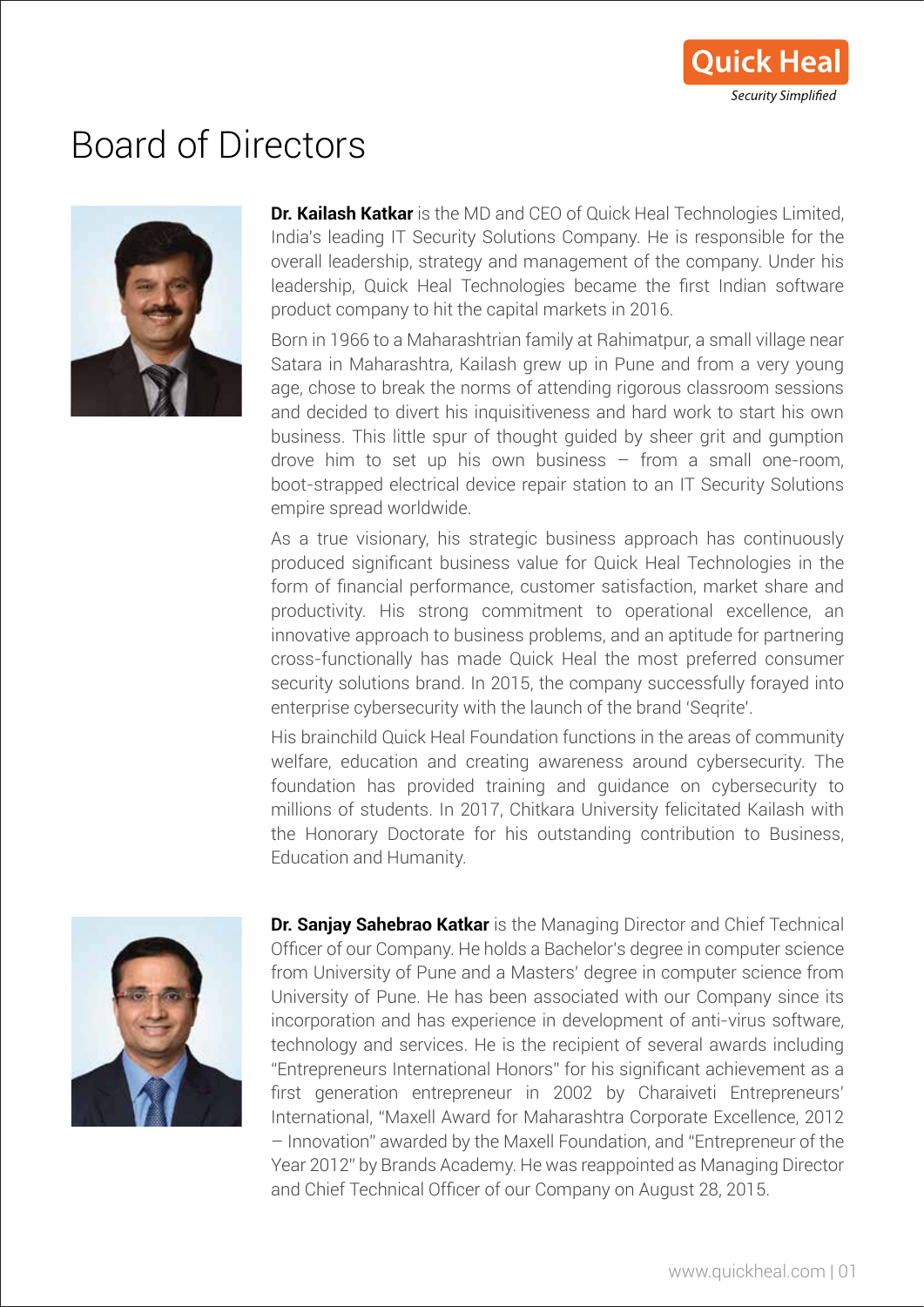



**Shailesh Lakhani** is a Non-Executive Director of our Company. He holds a Bachelor's degree in applied science (Computer Engineering) from University of Waterloo and a Master's degree in Business Administration from Harvard Business School. Previously, he has worked at Redknee from August 2001 to August 2004. He was appointed as a Non-Executive Director of our Company on September 24, 2015.



Mehul Mulchand Savla is an Independent Director of our Company. He holds a Bachelor's degree in commerce and a Master's degree in management studies from University of Bombay. Prior to starting RippleWave Advisors Private Limited (now converted to Ripplwave Advisors LLP), he was with J. P. Morgan India Private Limited as Executive Director - Corporate and Investment Bank, Equity Capital Markets (India), and ICICI Securities Primary Dealership Limited (erstwhile ICICI Securities Limited) as Vice President - Corporate Finance. He started his career with SEBI where at the time of his resignation, he was working in the Derivative Cell. He was appointed as Independent Director of the Company on September 24, 2015.



Apurva Pradeep Joshi is an Independent Director of our Company. She holds a Bachelor's degree in commerce from University of Pune. She has passed the executive programme examination conducted by the Institute of Company Secretaries of India and the professional competence examination conducted by the Institute of Chartered Accountants of India. She has completed a certified bank forensic accounting course, a certified forensic accounting professional course, and a certified anti-money laundering expert course conducted by the IndiaForensic. She has participated in the programme on management consulting for acquiring and retaining clients hosted by the Indian Institute of Management, Bangalore. She has authored the book "Students' Handbook on Forensic Accounting". She was also one of the 10 entrepreneurs who were featured in the book Arise Awake, written by Rashmi Bansal. She was appointed as an Independent Director of our Company on September 24, 2015.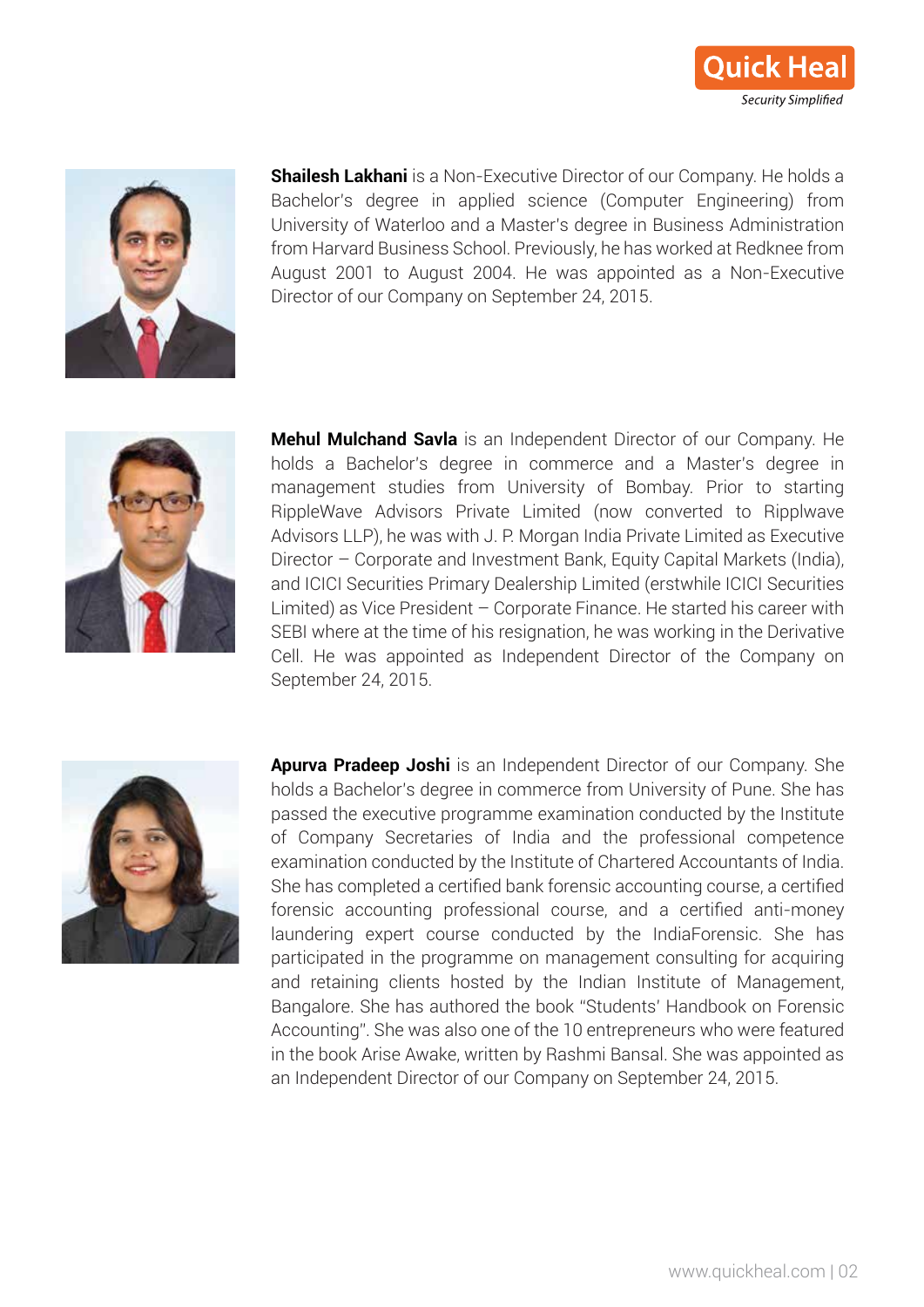



**Amitabha Mukhopadhyay** is an Additional Director in Independent Category of our Company. He is a graduate from the University of Calcutta in Physics (Hons) and also a fellow member of Chartered Accountants of India and a law graduate. He served as a Group CFO of Thermax till May 2019 and also a member of the Group Executive Council, held the role of Group General Counsel and was leading the Water & Waste Solutions Business of the group as Business Head. He also worked as President and Group CFO of Tata Autocomp Systems (TACO). In career spanning over nearly three decades, he held roles in corporate finance, corporate legal and litigation, merger and acquisitions, corporate strategy and restructuring, supply chain management and product development. He was appointed as an Additional Director (Independent Category) of our Company on June 10, 2019.



**Air Marshal (Retd) Bhushan Nilkanth Gokhale**, PVSM AVSM VM was commissioned into the Indian Air Force in June 1968 in fighter stream. He is a Qualified Flying Instructor and Fighter Combat Leader from the prestigious Tactics and Combat Development Establishment. The Air Marshal is a graduate of the Defence Services Staff College and is M. Sc. and M Phil from Madras University. He is also an alumnus of the Air War College, USA and a Fellow of Aeronautical Society of India.

Air Marshal Gokhale is the Chairman of Maharashtra Education Society and also of Maharashtriya Mandal Education Society. He has also served on the Governing Councils of Deccan College, Pune and the Defence Institute of Advanced Technology, Khadakwasla, Pune. He is presently a member of Symbiosis Planning and Monitoring Board and on the Governing Council of Symbiosis Institute of Management Studies.

He had served as a nominated Member on the Boards of two Defense PSUs, namely Bharat Electronics Ltd and Bharat Dynamics Ltd

Air Marshal BN Gokhale retired as the Vice Chief on 31st Dec 2007. On retirement, Air Marshal Gokhale had been appointed as a Consultant to the Principle Scientific Advisor to the Government of India and also to Defence Research & Development Organisation (DRDO). He has also worked in the National Security Council and as visiting Member to the Union Public Service Commission, New Delhi.

Since May 2011 the Air Marshal had functioned for 6 years as a Member of the All India Council for Technical Education, Western Region.

He is a Founder Member and Trustee of Pune International Center. Since Sep 2012 he has also taken over as the Chairman, Civil Aviation Committee at Mahratta Chamber of Commerce, Industries and Agriculture (MCCIA) and he is currently board member of MCCIA. With effect from 1st September 2013 he has taken over as the Director of Centre for Advanced Strategic Studies, Pune; a think-tank founded in 1992. In July 2016 the Air Marshal has been honoured as Paul Harris Fellow by the Rotary Foundation.